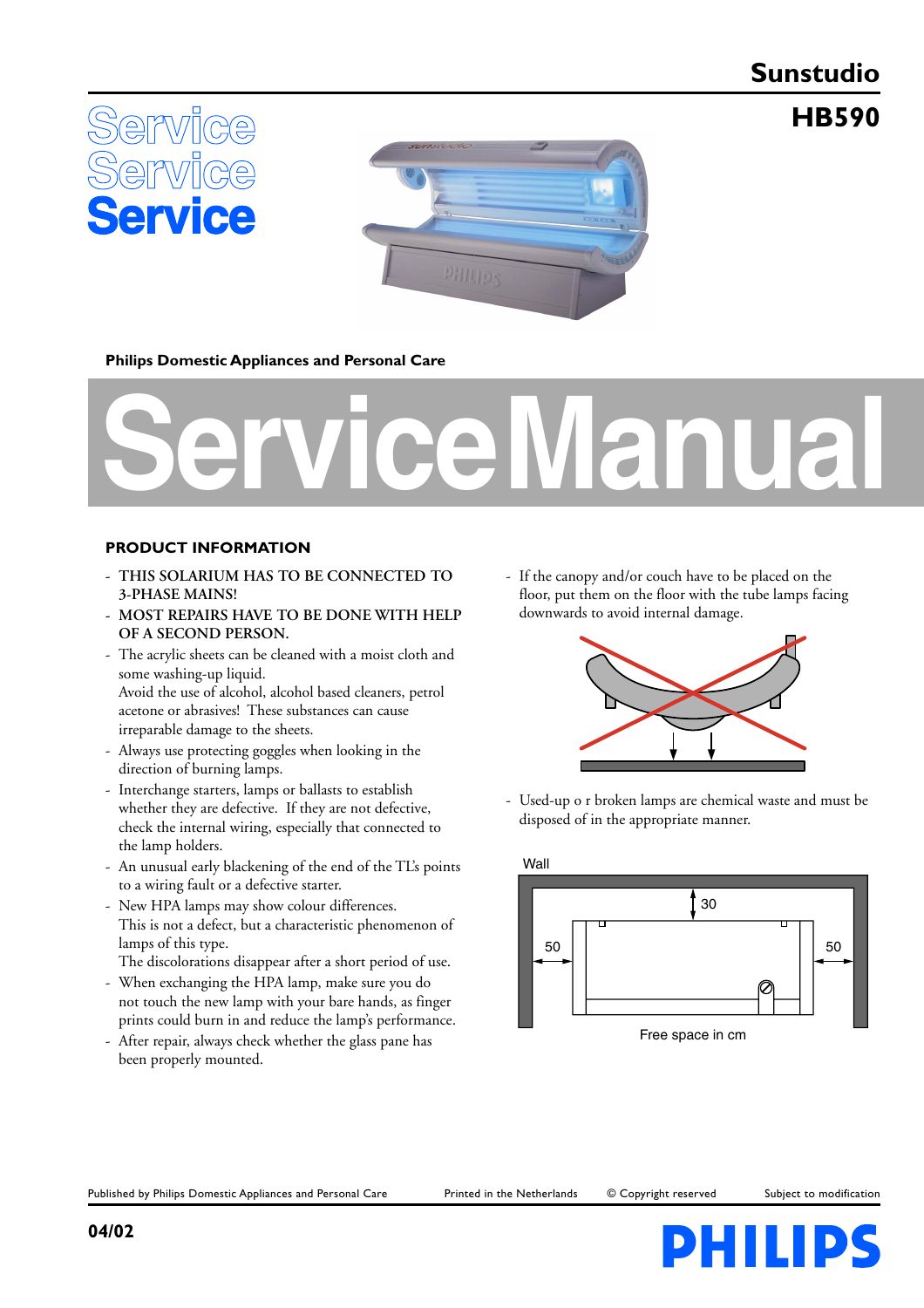# **HB590**

## **TECHNICAL INFORMATION**

| - Operating voltage  | : 3 x 230 V, 50 Hz                            |
|----------------------|-----------------------------------------------|
| - Power consumption  | : approx. 4050 W                              |
| - Lamp canopy        | : 8 x TL Cleo                                 |
|                      | Performance 100 W-S-R                         |
|                      | : 8 x TL Cleo                                 |
|                      | Performance 80 W-S-R                          |
|                      | $: 2x$ HPA HP400SH                            |
| - Lamp couch         | : 12 x TL Cleo                                |
|                      | Performance 100 W-S-R                         |
| - Ballast canopy     | $: 8 \times TL + 2 \times HPA - 100 W$        |
|                      | $: 4 \times HPA - 80$ W                       |
| - Ballast couch      | $: 12 \times 100$ W                           |
| - Ballast power unit | $:8 \times 80$ W                              |
| - Starter canopy     | : 16 x S12 / Cleo sunstarter                  |
|                      | : 2 x Magnetek ZG 4,5                         |
| - Starter couch      | : 12 x S12 / Cleo sunstarter                  |
| - Timer              | : 30 min. (motor driven)                      |
| - Safety             | : 回, Cenelec, UV-type III                     |
| - Mains cord         | : 3 m, 5 x 1.5 mm <sup>2</sup> , class I plug |
| - Tanning field      | $: 195 \times 80$ cm                          |
| - Dimensions         | : $214 \times 100 \times 92$ cm (L x W x H)   |
| - Weight canopy      | : approx. 70 kg                               |
| - Weight couch       | : approx. 65 kg                               |
| - Weight power unit  | $:$ approx. 21 $kg$                           |
| - Protecting goggles | : 2xHB072                                     |
|                      |                                               |

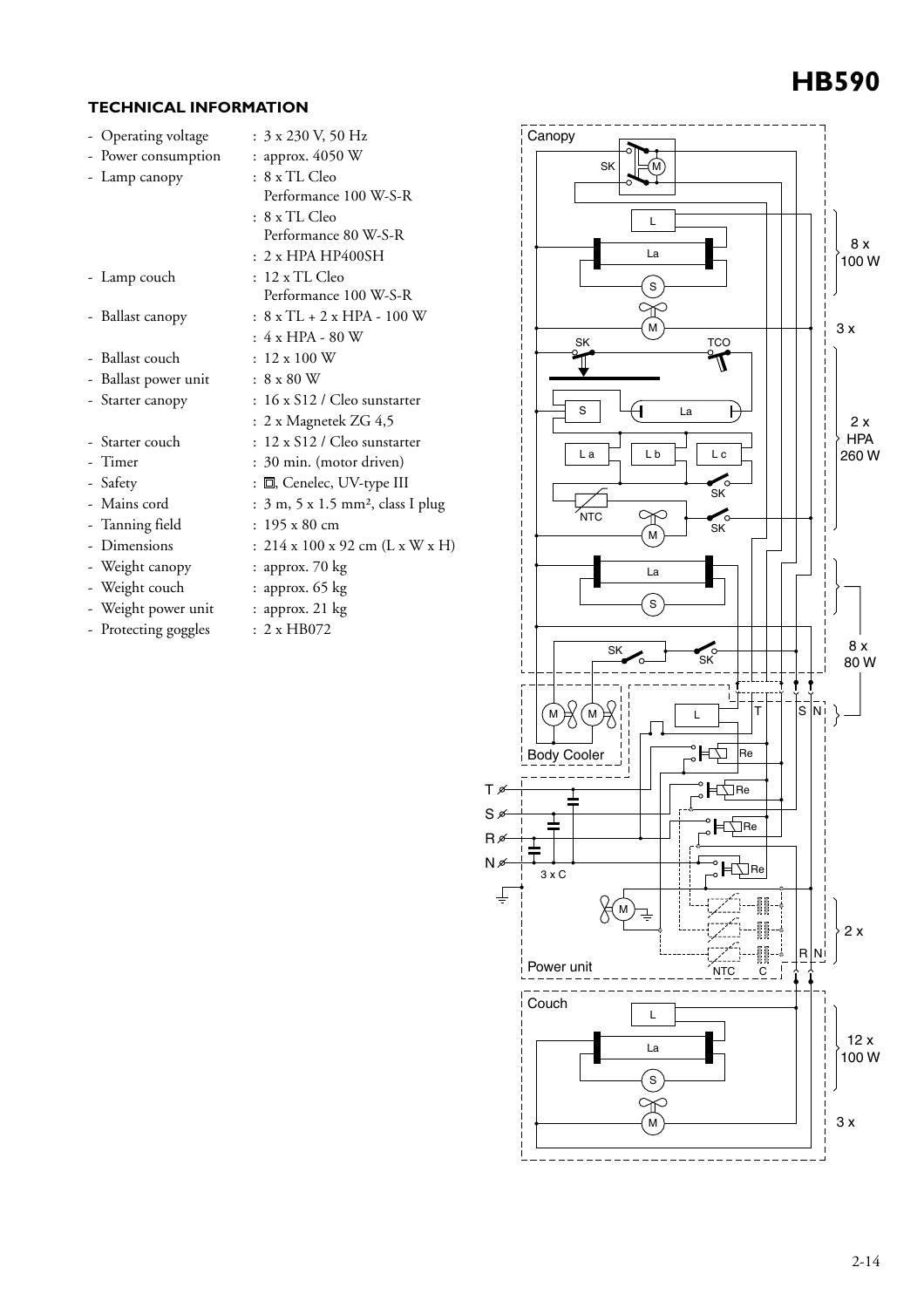## **DISASSEMBLY & REPAIR INSTRUCTION**

- Remove the mains plug from the wall socket.

## **Replacement of lamps/starters**

- Remove the end cover at the head of the canopy by undoing the screws.
- First pull the acrylic sheet approx. 10 cm out of the appliance. Then undo the snap strip on the rear side of the canopy. Do the same with the snap strip on the front side.
- Remove the acrylic sheet.
- Now the tube lamps and starters can be removed.
- The lamps and starters of the couch can in principle be replaced in the same way.

## **Check on internal wiring**

- Remove the push rivets in the top cover with an appropriate knife or screwdriver.
- Remove the end cover at the head of the canopy by undoing the screws.
- Pull the top cover approx. 10 cm out of the appliance.
- Pull the top cover on both sides out of the groove of the side panel and place it on a soft surface.
- Now the ballasts, lamp holders and internal wiring can be checked.
- The internal wiring of the couch can be checked in the same way.
- However, the canopy must be removed first with help of a second person.
- Do not forget to pull the connecting cable out of the socket.

## **Replacement of gas spring**

- Remove the acrylic sheet as described under 'replacement of lamps/starters'.
- Remove the top cover as described under 'check on internal wiring'.
- Loosen the connecting wires of the body cooler and remove the end cover by undoing the screws.
- Fold the canopy up and have a second person lock it in this position.
- Now the gas springs can be removed.

## **Replacement of timer**

- Remove the end cover on the side where the timer is located.
- Pull the top cover on this side out of the groove of the side panel.
- Now the timer panel with timer can be taken out.

## **TANNING MEASUREMENT**

- The measuring data indicated below where established with help of an UVX 36 meter and may only be checked with this equipment, since the values measured are relative values.
- The measurements must be taken after approx. 5 minutes in the centre of the tanning field and at the distance indicated.
- The following aspects must be checked or the following preliminary measurements must be taken:
	- Mains voltage: 3 x 230 V, 50 Hz
	- Room temperature 22 28 °C
	- Check the fans for failure-free operation as optimal tanning is only guaranteed at the correct operating temperatures
	- Clean the lamps, the acrylic sheets and the glass pane.
- With regard to the minimum values indicated below, you should bear in mind that this is not an absolute value at which the lamps must be replaced.
- Depending on the skin type, the tanning session may also be extended so that the lamps can be used a little longer.

| UVX 36 meter                        | distance in cm                                                              | output in mW/cm <sup>2</sup><br><b>NEW</b><br>(approx.) | Output in mW/cm <sup>2</sup><br>MIN<br>(approx.) |
|-------------------------------------|-----------------------------------------------------------------------------|---------------------------------------------------------|--------------------------------------------------|
| Couch                               | 2.5 cm from acrylic sheet couch                                             | 10.0                                                    | 7.0                                              |
| Canopy                              | 30 cm from acrylic sheet couch                                              | 11.5                                                    | 8.0                                              |
| Canopy beneath the<br>facial tanner | 2.5 cm from acrylic sheet couch, and<br>on 27 cm from edge of the end cover |                                                         | 6.3                                              |

**Note:** Switch SK1 of facial tanner in position 'HIGH'.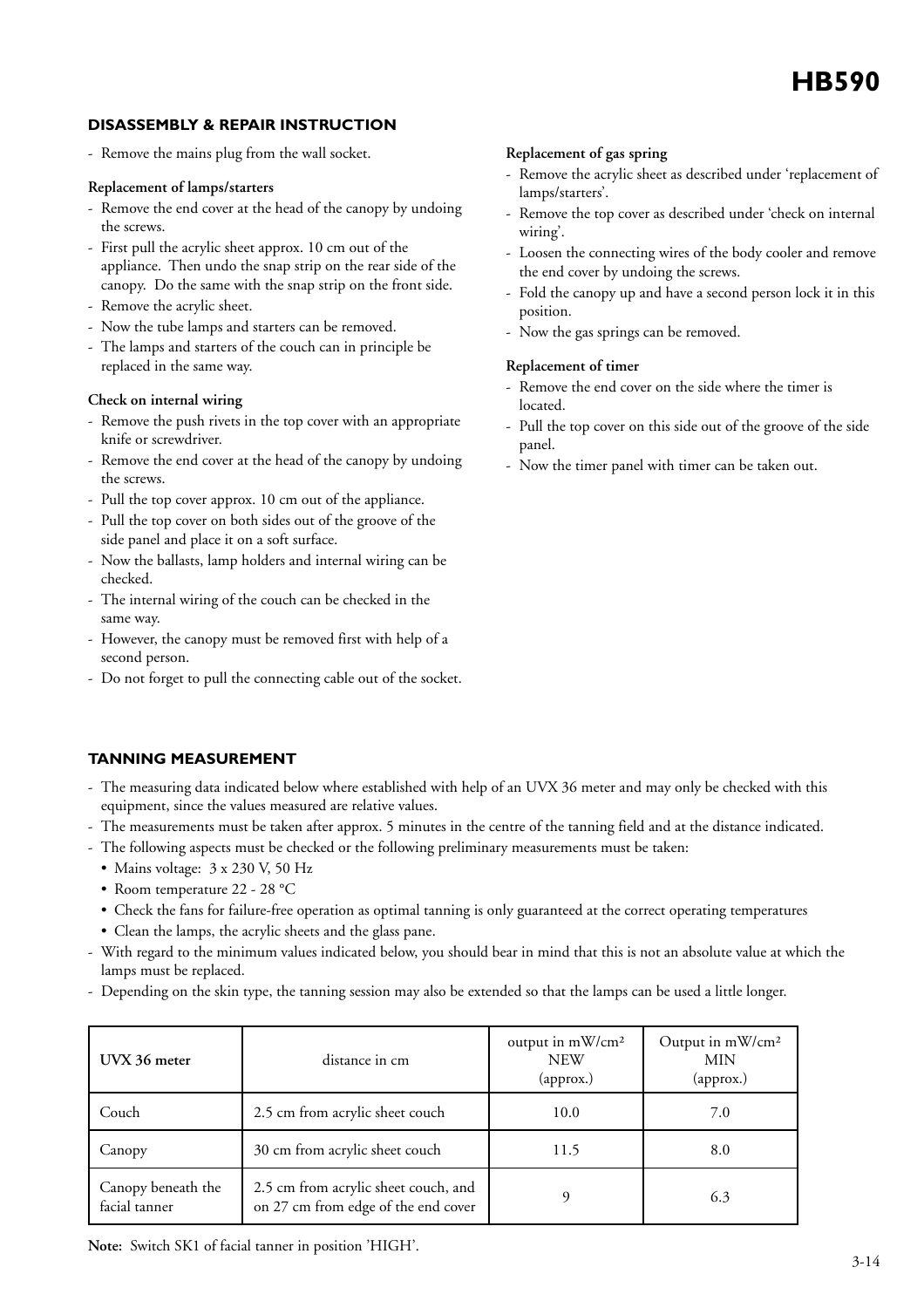# **PARTS LIST COUCH + CANOPY**

| Acrylic sheet couch<br>9965 000 19730<br>1<br>TL Cleo Performance 100 W-S-R<br>$\overline{c}$<br>9280 057 21920<br>$\overline{\mathbf{3}}$<br>4822 320 11909<br>Connecting cable<br>4<br>4822 219 80258<br>Starter S12/Cleo sunstarter<br>4822 255 10374<br>5<br>Lamp/starter holder<br>6<br>4822 255 10375<br>Lamp holder<br>4822 532 12791<br>Push rivet<br>7<br>8<br>9965 000 19733<br>Insulating cover<br>9<br>9965 000 19735<br>Insulating prop<br>9965 000 19736<br>10<br>Bottom cover couch<br>11<br>9965 000 19737<br>End cover couch<br>4822 502 14539<br>12<br>S.t. screw 4.8 x 19<br>13<br>9965 000 19753<br>Set of legs<br>Rivet 6 mm<br>14<br>9965 000 19765<br>Side cover back couch<br>15<br>9965 000 19772<br>16<br>9965 000 19739<br>Click strip | Item |                |
|-------------------------------------------------------------------------------------------------------------------------------------------------------------------------------------------------------------------------------------------------------------------------------------------------------------------------------------------------------------------------------------------------------------------------------------------------------------------------------------------------------------------------------------------------------------------------------------------------------------------------------------------------------------------------------------------------------------------------------------------------------------------|------|----------------|
|                                                                                                                                                                                                                                                                                                                                                                                                                                                                                                                                                                                                                                                                                                                                                                   | 31   | $\overline{4}$ |
|                                                                                                                                                                                                                                                                                                                                                                                                                                                                                                                                                                                                                                                                                                                                                                   |      | $\overline{4}$ |
|                                                                                                                                                                                                                                                                                                                                                                                                                                                                                                                                                                                                                                                                                                                                                                   | 32   | 9 <sub>1</sub> |
|                                                                                                                                                                                                                                                                                                                                                                                                                                                                                                                                                                                                                                                                                                                                                                   | 33   | $\overline{9}$ |
|                                                                                                                                                                                                                                                                                                                                                                                                                                                                                                                                                                                                                                                                                                                                                                   | 34   | $\overline{9}$ |
|                                                                                                                                                                                                                                                                                                                                                                                                                                                                                                                                                                                                                                                                                                                                                                   | 35   | $\overline{9}$ |
|                                                                                                                                                                                                                                                                                                                                                                                                                                                                                                                                                                                                                                                                                                                                                                   | 36   | $\overline{9}$ |
|                                                                                                                                                                                                                                                                                                                                                                                                                                                                                                                                                                                                                                                                                                                                                                   | 37   | $\overline{9}$ |
|                                                                                                                                                                                                                                                                                                                                                                                                                                                                                                                                                                                                                                                                                                                                                                   | 38   | $\overline{4}$ |
|                                                                                                                                                                                                                                                                                                                                                                                                                                                                                                                                                                                                                                                                                                                                                                   | 39   | $\overline{9}$ |
|                                                                                                                                                                                                                                                                                                                                                                                                                                                                                                                                                                                                                                                                                                                                                                   | 40   | $\overline{4}$ |
|                                                                                                                                                                                                                                                                                                                                                                                                                                                                                                                                                                                                                                                                                                                                                                   | 41   | $\overline{4}$ |
|                                                                                                                                                                                                                                                                                                                                                                                                                                                                                                                                                                                                                                                                                                                                                                   | 42   | $\overline{9}$ |
|                                                                                                                                                                                                                                                                                                                                                                                                                                                                                                                                                                                                                                                                                                                                                                   | 43   | $\overline{4}$ |
|                                                                                                                                                                                                                                                                                                                                                                                                                                                                                                                                                                                                                                                                                                                                                                   | 44   | $\overline{9}$ |
|                                                                                                                                                                                                                                                                                                                                                                                                                                                                                                                                                                                                                                                                                                                                                                   | 45   | $\overline{9}$ |
| Ballast 100 W<br>4822 146 10791<br>17                                                                                                                                                                                                                                                                                                                                                                                                                                                                                                                                                                                                                                                                                                                             | 46   | $\overline{4}$ |
| 9965 000 11520<br>Fan complete<br>18                                                                                                                                                                                                                                                                                                                                                                                                                                                                                                                                                                                                                                                                                                                              | 47   | $\overline{4}$ |
| 9965 000 11521<br>19<br>Fan cover                                                                                                                                                                                                                                                                                                                                                                                                                                                                                                                                                                                                                                                                                                                                 | 48   | $\overline{9}$ |
| 9965 000 19741<br>20<br>Side cover front couch/canopy                                                                                                                                                                                                                                                                                                                                                                                                                                                                                                                                                                                                                                                                                                             | 49   | $\overline{4}$ |
| 21<br>9965 000 19767<br>Set of decorative covers                                                                                                                                                                                                                                                                                                                                                                                                                                                                                                                                                                                                                                                                                                                  | 50   | $\overline{9}$ |
| 9965 000 01946<br>On/off switch<br>22                                                                                                                                                                                                                                                                                                                                                                                                                                                                                                                                                                                                                                                                                                                             | 51   | $\overline{4}$ |
| Switch HPA<br>23<br>9965 000 01948                                                                                                                                                                                                                                                                                                                                                                                                                                                                                                                                                                                                                                                                                                                                | 52   | 9 <sup>1</sup> |
| 24<br>9965 000 01947<br>Switch body blower                                                                                                                                                                                                                                                                                                                                                                                                                                                                                                                                                                                                                                                                                                                        | 53   | 9 <sub>i</sub> |
| 9965 000 19742<br>25<br>Switch housing                                                                                                                                                                                                                                                                                                                                                                                                                                                                                                                                                                                                                                                                                                                            | 54   | $\overline{4}$ |
| 26<br>9965 000 19743<br>Cover canopy                                                                                                                                                                                                                                                                                                                                                                                                                                                                                                                                                                                                                                                                                                                              | 55   | $\overline{9}$ |
| 27<br>9965 000 20441<br>Side cover back canopy                                                                                                                                                                                                                                                                                                                                                                                                                                                                                                                                                                                                                                                                                                                    | 56   | $\overline{4}$ |
| 28<br>9965 000 19744<br>End cover canopy                                                                                                                                                                                                                                                                                                                                                                                                                                                                                                                                                                                                                                                                                                                          | 57   | 9 <sup>1</sup> |
| 29<br>9965 000 19768<br>Fan complete                                                                                                                                                                                                                                                                                                                                                                                                                                                                                                                                                                                                                                                                                                                              | 58   | $\overline{4}$ |
| 30<br>9965 000 19769<br>fan housing                                                                                                                                                                                                                                                                                                                                                                                                                                                                                                                                                                                                                                                                                                                               |      | $\overline{9}$ |

| Item | Service code   | Description                      |  |
|------|----------------|----------------------------------|--|
| 31   | 4822 146 10792 | Ballast 80 W                     |  |
|      | 4822 146 10791 | Ballast 100 W                    |  |
| 32   | 9965 000 19745 | Starter holder                   |  |
| 33   | 9965 000 19775 | 18-c cable                       |  |
| 34   | 9965 000 07779 | 16p. connector male              |  |
| 35   | 9965 000 19746 | Gas spring 1500 N                |  |
| 36   | 9965 000 19747 | Insulating cover                 |  |
| 37   | 9965 000 20301 | Timer knob                       |  |
| 38   | 4222 062 95570 | 2p-timer 30 mins                 |  |
| 39   | 9965 000 19748 | Insulating cover                 |  |
| 40   | 4222 062 94580 | NTC resistor 22 W                |  |
| 41   | 4222 062 94570 | Connector 8S                     |  |
| 42   | 9965 000 01935 | Rubber sealing                   |  |
| 43   | 4822 361 10966 | Fan                              |  |
| 44   | 9965 000 19749 | Timer housing                    |  |
| 45   | 9965 000 19773 | Fan HPA complete                 |  |
| 46   | 4822 271 30619 | Micro switch                     |  |
| 47   | 4822 252 11301 | Aut. cutout 75 °C                |  |
| 48   | 9965 000 16185 | HP400SH UVA lamp                 |  |
| 49   | 4822 325 20102 | Lamp holder HPA                  |  |
| 50   | 9965 000 19774 | Reflector unit                   |  |
| 51   | 4822 214 12272 | Starter HPA                      |  |
| 52   | 9965 000 20802 | Acrylic sheet canopy             |  |
| 53   | 9280 047 21920 | TL Cleo Performance 80 W-S-R     |  |
| 54   | 4822 265 10944 | 2-p socket                       |  |
| 55   | 9965 000 07763 | 16p. connector female            |  |
| 56   | 4822 280 60513 | Relay                            |  |
| 57   | 9965 000 16366 | Mains flex complete periflex 3 m |  |
| 58   | 4822 146 10792 | Ballast 80 W                     |  |
|      | 9965 000 19776 | Mounting set HB590/HB591         |  |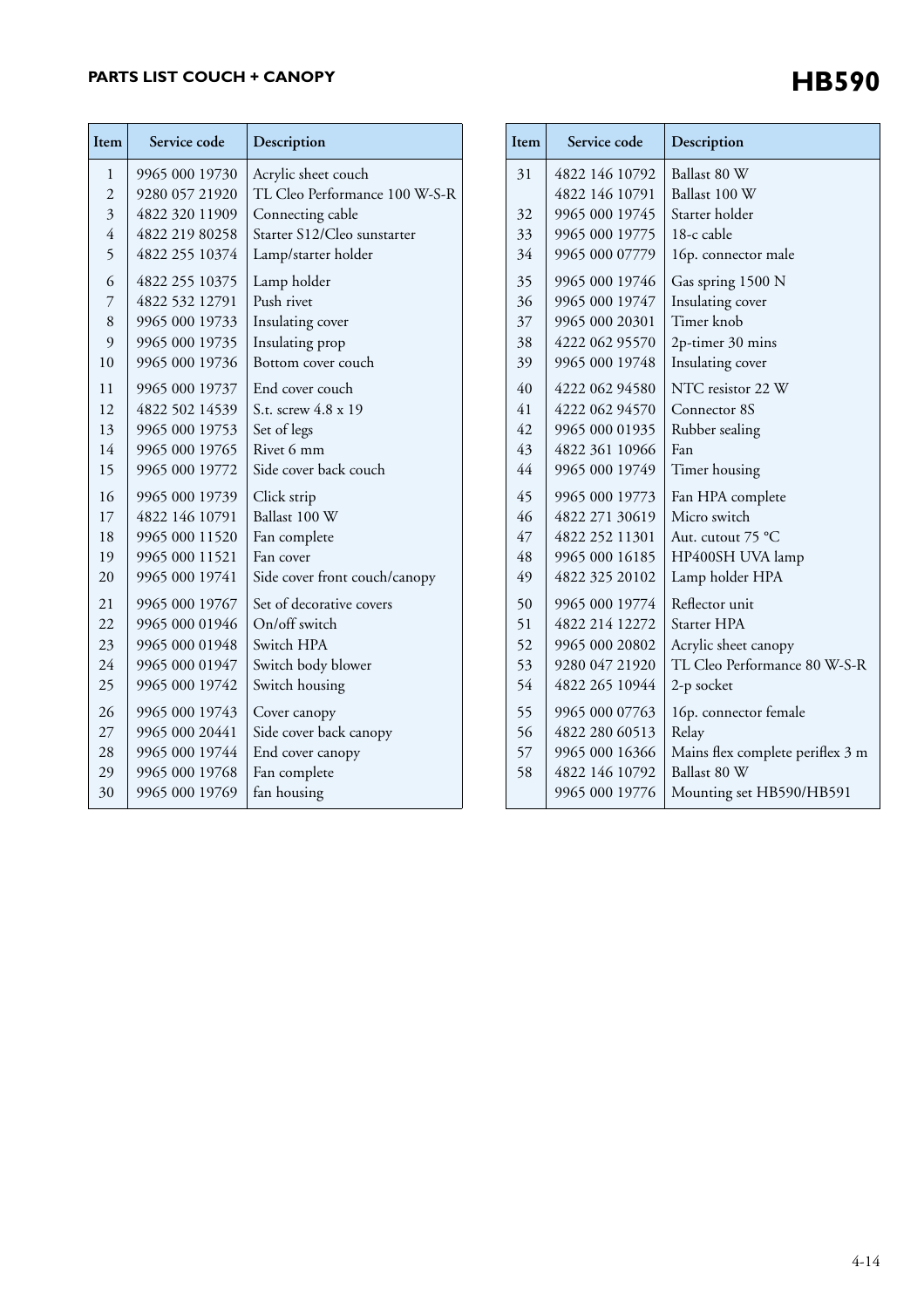

5-14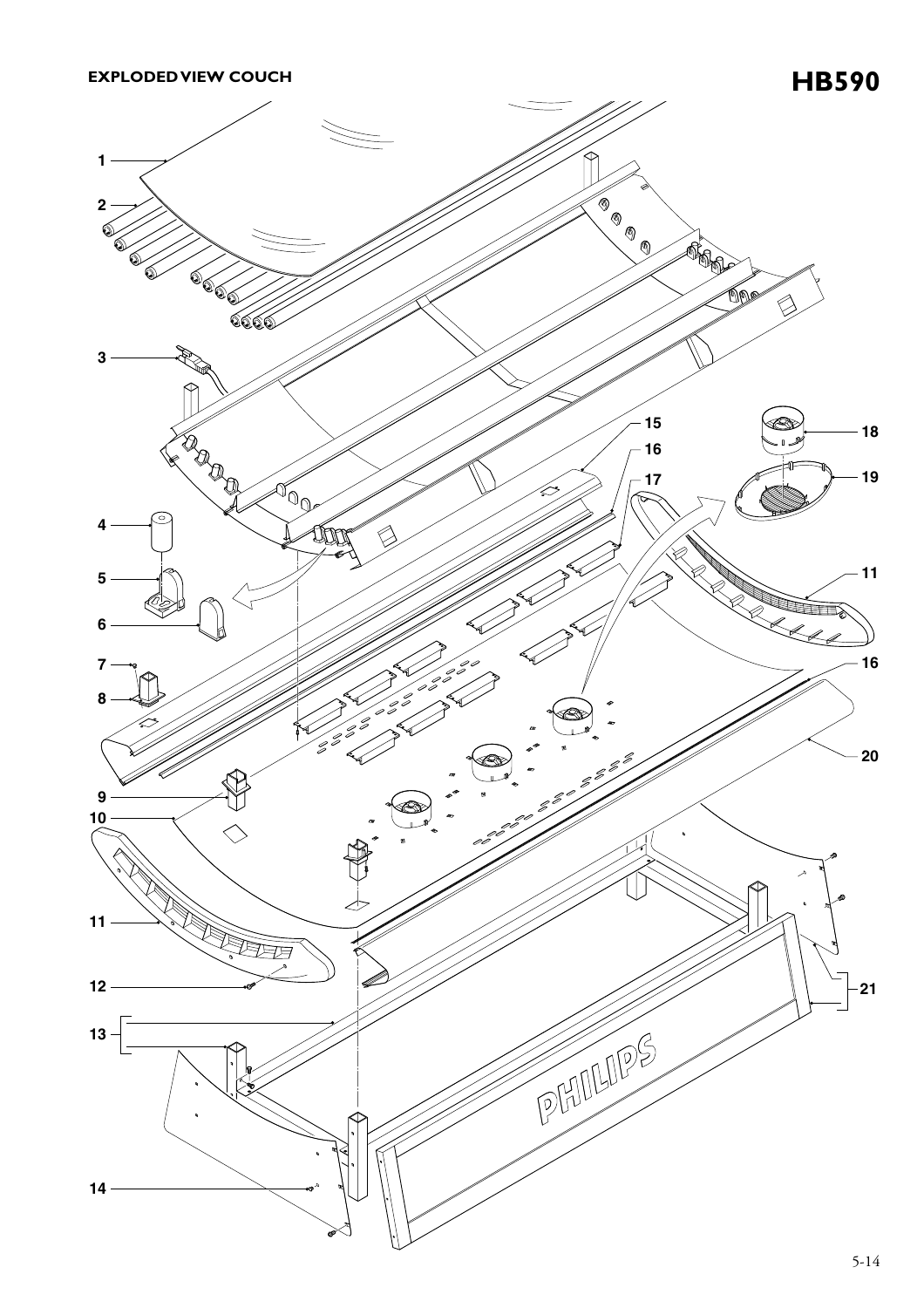

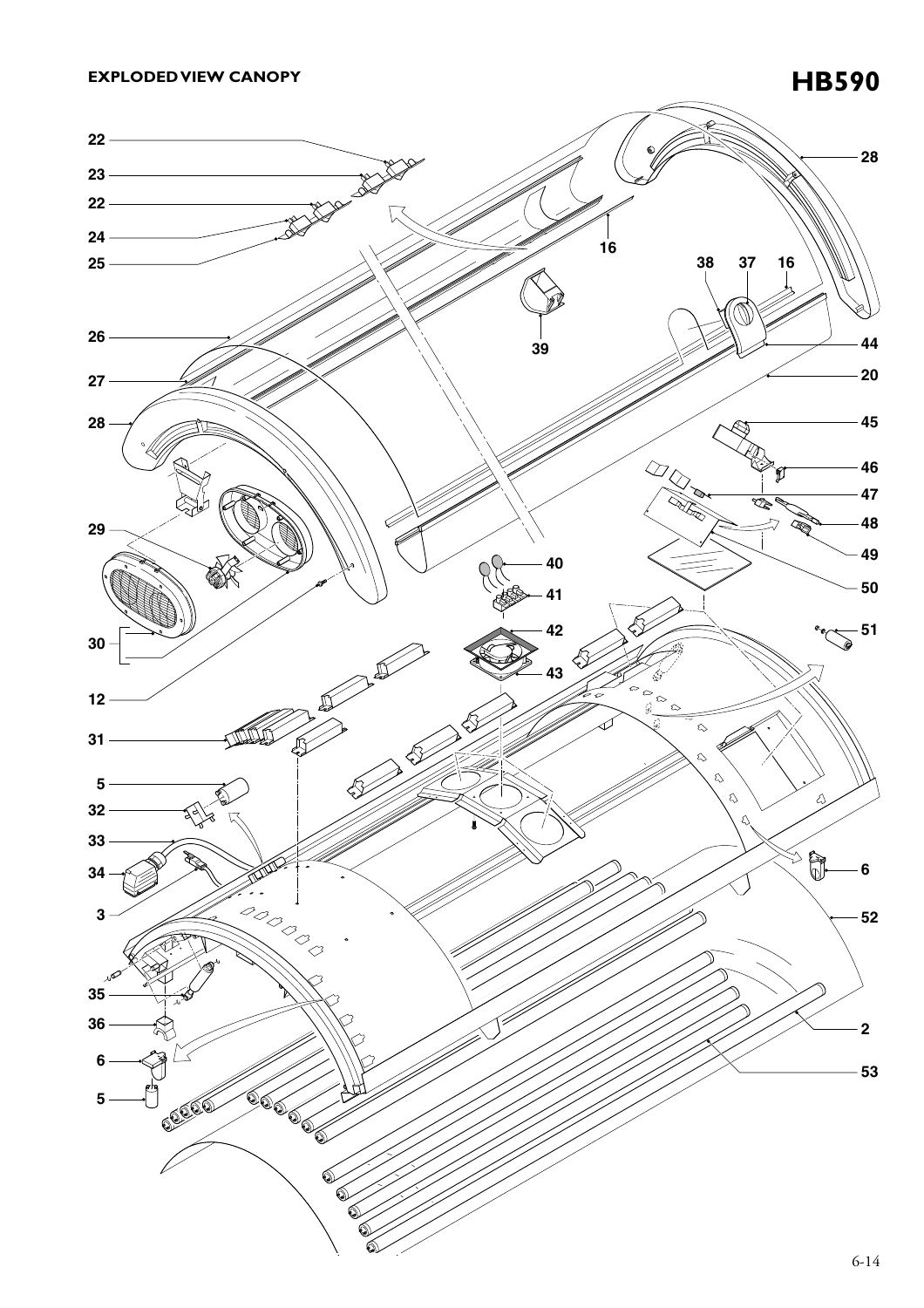**43 42**  $\overline{\mathscr{S}}$  $\mathscr{D}_{\mathscr{A}}$  $\mathscr{P}$ ╱ z **54** Í 11 **58 55** © Q **56 57**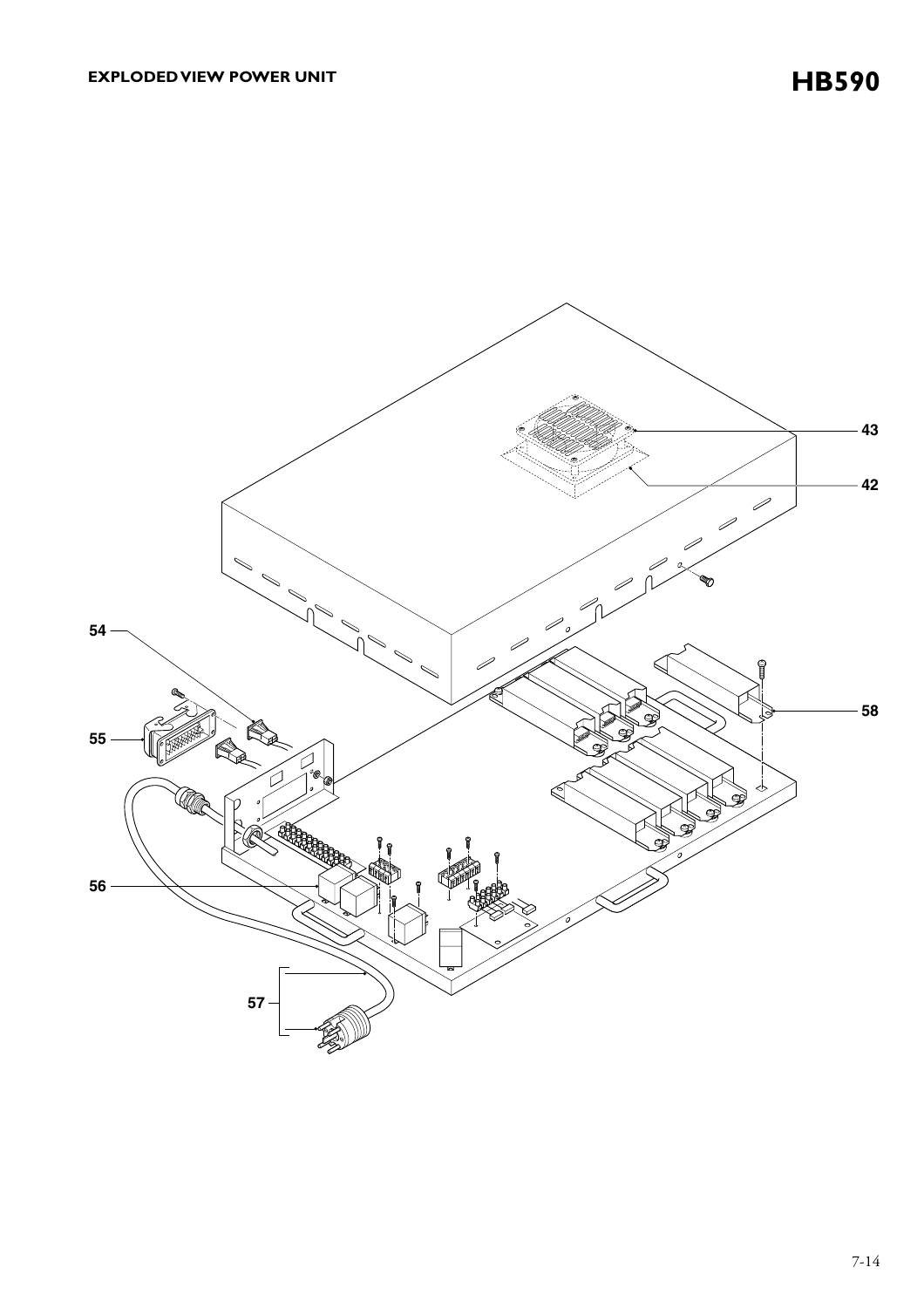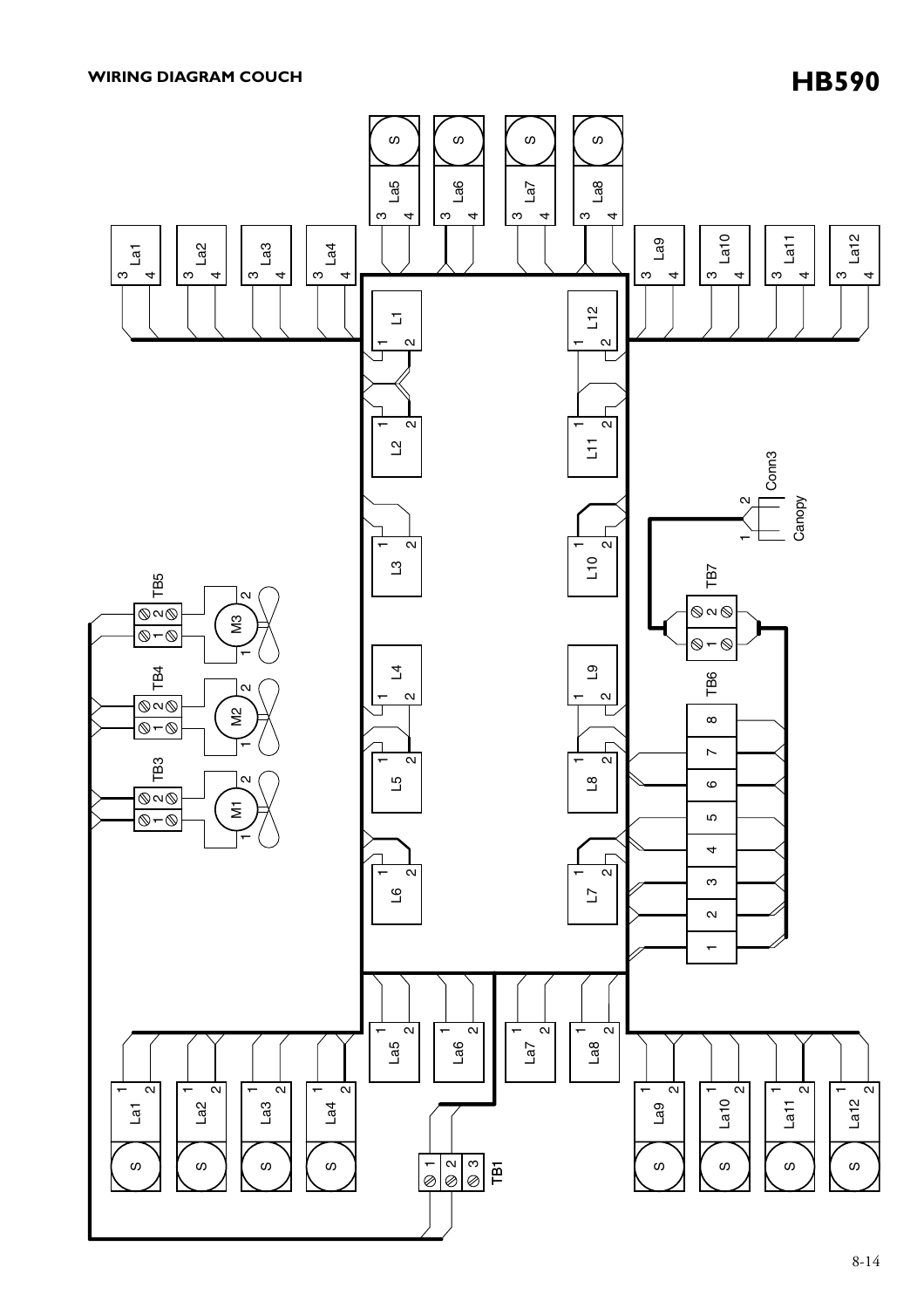# WIRE CONNECTIONS COUCH **HB590**

| From           | To              | From              | To                |
|----------------|-----------------|-------------------|-------------------|
| TB1.1          | TB6.5           | La1.1             | La1.4             |
| TB1.1          | TB3.2           | La1.2             | La2.2             |
| TB1.2          | TB6.7           | La1.3             | L1.1              |
| TB1.2          | TB3.1           | La1.4             | La1.1             |
| TB3.1          | TB1.2           | La2.1             | La2.4             |
| TB3.1          | TB4.1           | La2.2             | TB6.3             |
| TB3.2          | TB1.1           | La2.2             | La1.2             |
| TB3.2          | TB4.2           | La2.3             | L2.1              |
| TB4.1          | TB3.1           | La2.4             | La2.1             |
| TB4.1          | TB5.1           | La3.1             | La3.4             |
| TB4.2          | TB3.2           | La3.2             | La4.2             |
| TB4.2          | TB5.2           | La3.3             | L3.1              |
| TB5.1          | TB4.1           | La3.4             | La3.1             |
| TB5.2          | TB4.2           | La4.1             | La4.4             |
|                |                 | La4.2             | TB6.3             |
| TB6.1<br>TB6.1 | TB7.1           | La4.2             | La3.2             |
| TB6.1          | TB6.3           | La4.3             | L4.1              |
| TB6.1          | La9.2<br>La11.2 | La4.4             | La4.1             |
| TB6.2          | TB7.2           | La <sub>5.1</sub> | La <sub>5.4</sub> |
| TB6.2          | TB6.6           | La <sub>5.2</sub> | L5.1              |
| TB6.2          | L7.1            | La <sub>5.3</sub> | La6.3             |
| TB6.2          | L6.2            | La <sub>5.4</sub> | La <sub>5.1</sub> |
| TB6.3          | TB6.1           | La6.1             | La6.4             |
| TB6.3          | TB6.4           | La6.2             | L6.1              |
| TB6.3          | La4.2           | La6.3             | TB6.4             |
| TB6.3          | La2.2           | La6.3             | La <sub>5.3</sub> |
| TB6.4          | TB6.3           | La6.4             | La6.1             |
| TB6.4          | TB6.5           |                   |                   |
| TB6.4          | La8.3           | La7.1<br>La7.2    | La7.4<br>L7.2     |
| TB6.4          | La6.3           | La7.3             | La8.3             |
| TB6.5          | TB6.4           | La7.4             | La7.1             |
| TB6.5          | TB1.1           |                   |                   |
| TB6.6          | TB6.2           | La8.1             | La8.4             |
| TB6.6          | TB6.7           | La8.2             | L8.2              |
| TB6.6          | L10.1           | La8.3             | TB <sub>6.4</sub> |
| TB6.6          | L1.2            | La8.3             | La7.3             |
| TB6.7          | TB6.6           | La8.4             | La8.1             |
| TB6.7          | TB6.8           | La9.1             | La9.4             |
| TB6.7          | TB1.2           | La9.2             | TB6.1             |
| TB6.8          | TB6.7           | La9.2             | La10.2            |
| TB7.1          | TB6.1           | La9.3             | L9.2              |
| TB7.1          | Conn3.2         | La9.4             | La9.1             |
| TB7.2          | TB6.2           | La10.1            | La10.4            |
| TB7.2          | Conn3.1         | La10.2            | La9.2             |
| Conn3.1        | TB7.2           | La10.3            | L10.2             |
| Conn3.2        | TB7.1           | La10.4            | La10.1            |

| From   | To                | F <sub>1</sub> |
|--------|-------------------|----------------|
| La1.1  | La1.4             | L              |
| La1.2  | La2.2             | L              |
| La1.3  | L1.1              | L              |
| La1.4  | La1.1             | L              |
| La2.1  | La2.4             | L.             |
| La2.2  | TB6.3             | L              |
| La2.2  | La1.2             | L              |
| La2.3  | L2.1              | L              |
| La2.4  | La2.1             | L              |
| La3.1  | La3.4             | L              |
| La3.2  | La4.2             | L              |
| La3.3  | L3.1              | $\overline{L}$ |
| La3.4  | La3.1             | L              |
| La4.1  | La4.4             | L.             |
| La4.2  | TB6.3             | L              |
| La4.2  | La3.2             | L              |
| La4.3  | L4.1              | L.             |
| La4.4  | La4.1             |                |
| La5.1  | La5.4             | L<br>L         |
| La5.2  | L5.1              |                |
| La5.3  | La6.3             | L              |
| La5.4  | La <sub>5.1</sub> | L              |
| La6.1  | La6.4             | L              |
| La6.2  | L6.1              | L              |
| La6.3  | TB6.4             | L              |
| La6.3  | La5.3             | L              |
| La6.4  | La6.1             | $\overline{L}$ |
| La7.1  | La7.4             | $\Gamma$       |
| La7.2  | L7.2              | $\Gamma$       |
| La7.3  | La8.3             | $\overline{L}$ |
| La7.4  | La7.1             | $\overline{L}$ |
| La8.1  | La8.4             | L              |
| La8.2  | L8.2              | L              |
| La8.3  | TB6.4             | L <sub>1</sub> |
| La8.3  | La7.3             | L              |
| La8.4  | La8.1             | $\overline{L}$ |
| La9.1  | La9.4             | L              |
| La9.2  | TB6.1             | L              |
| La9.2  | La10.2            | L              |
| La9.3  | L9.2              | L              |
| La9.4  | La9.1             | L              |
| La10.1 | La10.4            | L              |
| La10.2 | La9.2             |                |
| La10.3 | L10.2             |                |

| From             | To                 |
|------------------|--------------------|
| La11.1           | La11.4             |
| La11.2           | TB6.1              |
| La11.2<br>La11.3 | La12.2<br>L11.2    |
| La11.4           | La11.1             |
| La12.1           | La12.4             |
| La12.2           | La11.2             |
| La12.3           | L12.2              |
| La12.4           | La12.1             |
| L1.1             | La1.3              |
| L1.2             | TB6.6              |
| L1.2             | L2.2               |
| L2.1             | La2.3              |
| L2.2             | L1.2               |
| L2.2             | L3.2               |
| L3.1             | La3.3              |
| L3.2             | L2.2               |
| L4.1             | La4.3              |
| L4.2             | L5.2               |
| L5.1             | La5.2              |
| L5.2<br>L5.2     | L6.2<br>L4.2       |
| L6.1             | La6.2              |
| L6.2             | TB6.2              |
| L6.2             | L5.2               |
| L7.1             | TB6.2              |
| L7.1             | L8.1               |
| L7.2             | La7.2              |
| L8.1             | L7.1               |
| L8.1             | L9.1               |
| L8.2             | La8.2              |
| L9.1             | L8.1               |
| L9.2             | La9.3              |
| L10.1            | TB6.6              |
| L10.1            | $\overline{L11.1}$ |
| L10.2            | La10.3             |
| L11.1            | L10.1              |
| L11.1            | L12.1              |
| L11.2            | La11.3             |
| L12.1<br>L12.2   | L11.1<br>La12.3    |
|                  |                    |

٦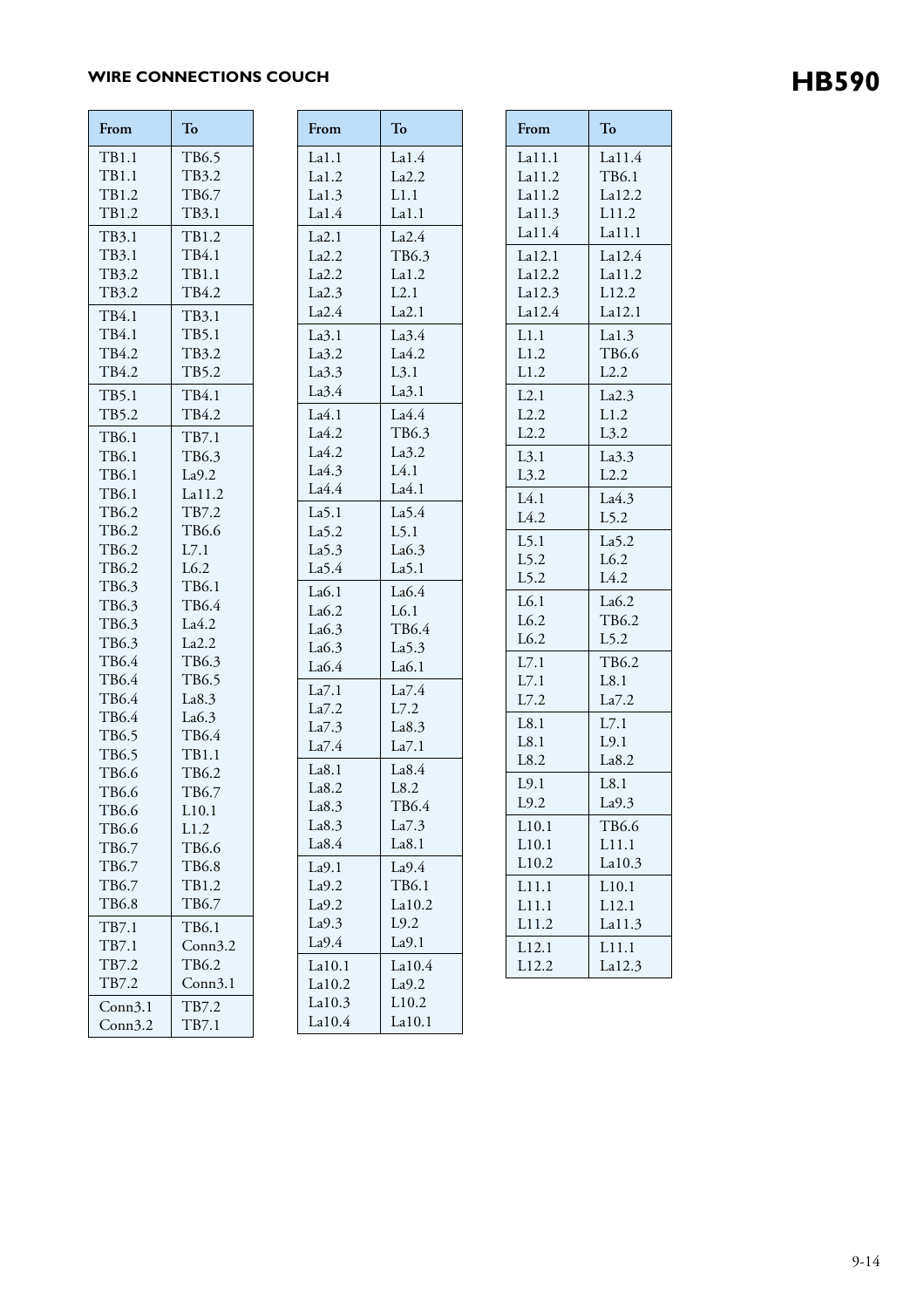# **HB590 WIRING DIAGRAM CANOPY**

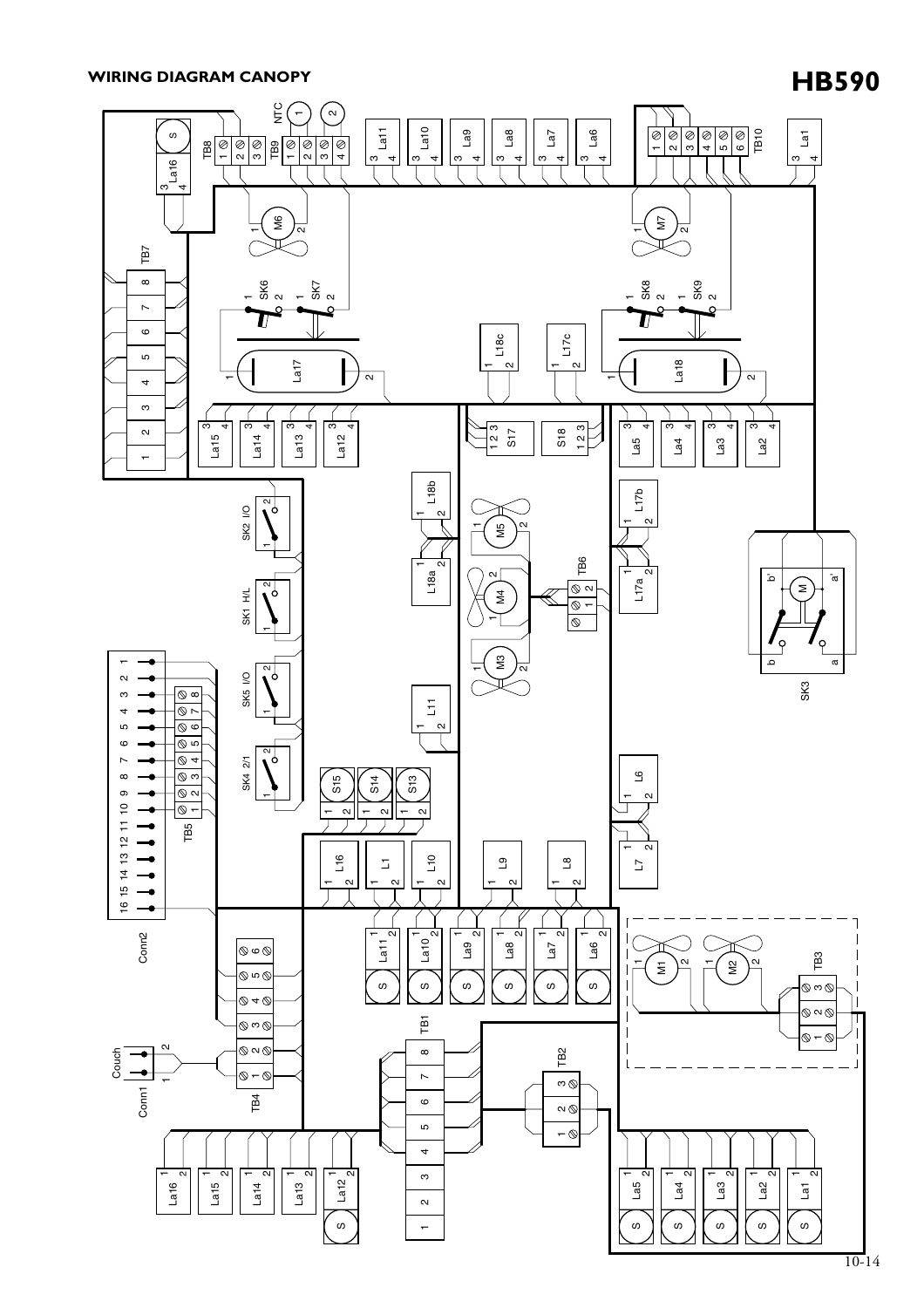# WIRE CONNECTIONS CANOPY (PART 1) **HB590**

**From To**

S18.3 L18a.2 S17.1 L17a.1

TB7.4 M7.1 SK9.2 TB10.3 M7.2 TB7.8 SK3.b TB10.2 SK3.a' TB4.5 TB4.4 SK3.a TB4.3 SK3.b'

La1.3 La2.2 La1.1 L1.1

La2.3 La3.2 La1.2 La2.1 TB5.8

La3.3 TB1.6 La2.2 La3.1 TB5.7

La4.3 La5.2 La4.1 TB5.6

La5.3 TB1.6 La4.2 La5.1 TB5.5

La6.3 La7.2 La6.1 L6.1

 $La7.3$ La8.2 La6.2  $La7.1$ L7.1

TB9.1 TB9.2 TB9.3 TB9.4

TB10.1 TB10.1 TB10.2 TB10.2 TB10.2 TB10.3 TB10.3 TB10.3 TB10.4 TB10.4 TB10.5 TB10.5 TB10.6 TB10.6

La1.1 La1.2 La1.3 La1.4

La2.1 La2.2 La2.2 La2.3 La2.4

La3.1 La3.2 La3.2 La3.3 La3.4

La4.1 La4.2 La4.3 La4.4

La5.1 La5.2 La5.2 La5.3 La5.4

La6.1 La6.2 La6.3 La6.4

 $La7.1$ La7.2 La7.2 La7.3 La7.4

| From           | To            | From           | To                |  |
|----------------|---------------|----------------|-------------------|--|
| TB1.4          | TB4.1         | TB5.1          | La15.4            |  |
| TB1.4          | L16.2         | TB5.1          | Conn2.10          |  |
| TB1.4          | L8.2          | TB5.2          | La14.4            |  |
| TB1.4          | L7.2          | TB5.2          | Conn2.9           |  |
| TB1.5          | TB1.6         | TB5.3          | La13.4            |  |
| TB1.5          | TB2.3         | TB5.3          | Conn2.8           |  |
| TB1.5          | TB6.2         | TB5.4          | La12.4            |  |
| TB1.6          | TB1.7         | TB5.4          | Conn2.7           |  |
| TB1.6          | TB1.5         | TB5.5          | La <sub>5.4</sub> |  |
| TB1.6          | La5.2         | TB5.5          | Conn2.6           |  |
| TB1.6          | La3.2         | TB5.6          | La4.4             |  |
| TB1.7          | TB1.8         | TB5.6          | Conn2.5           |  |
| TB1.7          | TB1.6         | TB5.7          | La3.4             |  |
| TB1.7          | La9.2         | TB5.7          | Conn2.4           |  |
| TB1.7          | La8.2         | TB5.8          | La2.4             |  |
| TB1.8          | TB4.2         | TB5.8          | Conn2.3           |  |
| TB1.8          | TB1.7         | TB6.1          | L6.2              |  |
| <b>TB1.8</b>   | La12.2        | TB6.1          | M3.1              |  |
| TB1.8          | La14.2        | TB6.1          | M4.1              |  |
| TB2.1          | TB7.2         | TB6.1          | M5.1              |  |
| TB2.1          | TB3.1         | TB6.2          | TB1.5             |  |
| TB2.2          | TB7.1         | TB6.2          | M3.2              |  |
| TB2.2          | TB3.2         | TB6.2          | M4.2              |  |
| TB2.3          | TB1.5         | TB6.2          | M5.2              |  |
| TB2.3          | TB3.3         |                |                   |  |
|                |               | TB7.1          | TB2.2             |  |
| TB3.1          | TB2.1         | TB7.1          | SK5.1             |  |
| TB3.1          | M1.1          | TB7.2          | TB2.1             |  |
| TB3.2          | TB2.2         | TB7.2          | SK4.2             |  |
| TB3.2          | M2.1          | TB7.3          | L17c.1            |  |
| TB3.3<br>TB3.3 | TB2.3<br>M1.2 | TB7.3<br>TB7.3 | L18c.1<br>SK1.2   |  |
|                | M2.2          |                |                   |  |
| TB3.3          |               | TB7.4<br>TB7.4 | TB8.1<br>TB10.1   |  |
| TB4.1          | TB1.4         | TB7.4          | TB7.5             |  |
| TB4.1          | TB7.6         | TB7.5          | L18a.1            |  |
| TB4.1          | Conn1.1       | TB7.5          | L17a.2            |  |
| TB4.2          | TB1.8         | TB7.5          | SK2.1             |  |
| TB4.2          | TB7.8         | TB7.5          | TB7.4             |  |
| TB4.2          | Conn1.2       | TB7.6          | TB4.1             |  |
| TB4.3          | TB10.6        | TB7.6          | SK2.2             |  |
| TB4.3          | Conn2.2       | TB7.6          | SK5.2             |  |
| TB4.4          | TB10.5        | TB7.7          | TB7.8             |  |
| TB4.4          | Conn2.1       | TB7.7          | S17.3             |  |
| TB4.5          | TB10.4        | TB7.7          | La16.4            |  |
| TB4.5          | Conn2.16      | TB7.8          | TB4.2             |  |
|                |               | TB7.8          | TB7.7             |  |
|                |               | TB7.8          | TB8.2             |  |
|                |               | TB7.8          | TB10.3            |  |
|                |               | TB8.1          | TB7.4             |  |
|                |               |                |                   |  |

TB8.1 TB8.2 TB8.2 TB8.2 M6.1 SK7.2 M6.2 TB7.8

| From             | To                |
|------------------|-------------------|
| La8.1            | La8.3             |
| La8.2            | TB1.7             |
| La8.2            | La7.2             |
| La8.3            | La8.1             |
| La8.4            | L8.1              |
| La9.1            | La9.3             |
| La9.2            | TB1.7             |
| La9.2<br>La9.3   | La10.2<br>La9.1   |
| La9.4            | L9.1              |
|                  |                   |
| La10.1<br>La10.2 | La10.3<br>La9.2   |
| La10.2           | La11.2            |
| La10.3           | La10.1            |
| La10.4           | L10.1             |
| La11.1           | La11.3            |
| La11.2           | La10.2            |
| La11.3           | La11.1            |
| La11.4           | L11.2             |
| La12.1           | La12.3            |
| La12.2           | <b>TB1.8</b>      |
| La12.2           | La13.2            |
| La12.3           | La12.1            |
| La12.4           | TB5.4             |
| La13.1           | S13.1             |
| La13.2           | La12.2            |
| La13.3           | S13.2             |
| La13.4           | TB5.3             |
| La14.1           | S14.1             |
| La14.2           | <b>TB1.8</b>      |
| La14.2           | La15.2            |
| La14.3           | S14.2             |
| La14.4           | TB5.2             |
| La15.1           | S15.1             |
| La15.2           | La14.2            |
| La15.3           | S15.2             |
| La15.4           | TB5.1             |
| La16.1           | La16.3            |
| La16.2           | L <sub>16.1</sub> |
| La16.3           | La16.1            |
| La16.4           | TB7.7             |
| La17.1           | SK6.1             |
| La17.2           | S17.2             |
| La18.1           | SK8.1             |
| La18.2           | S18.2             |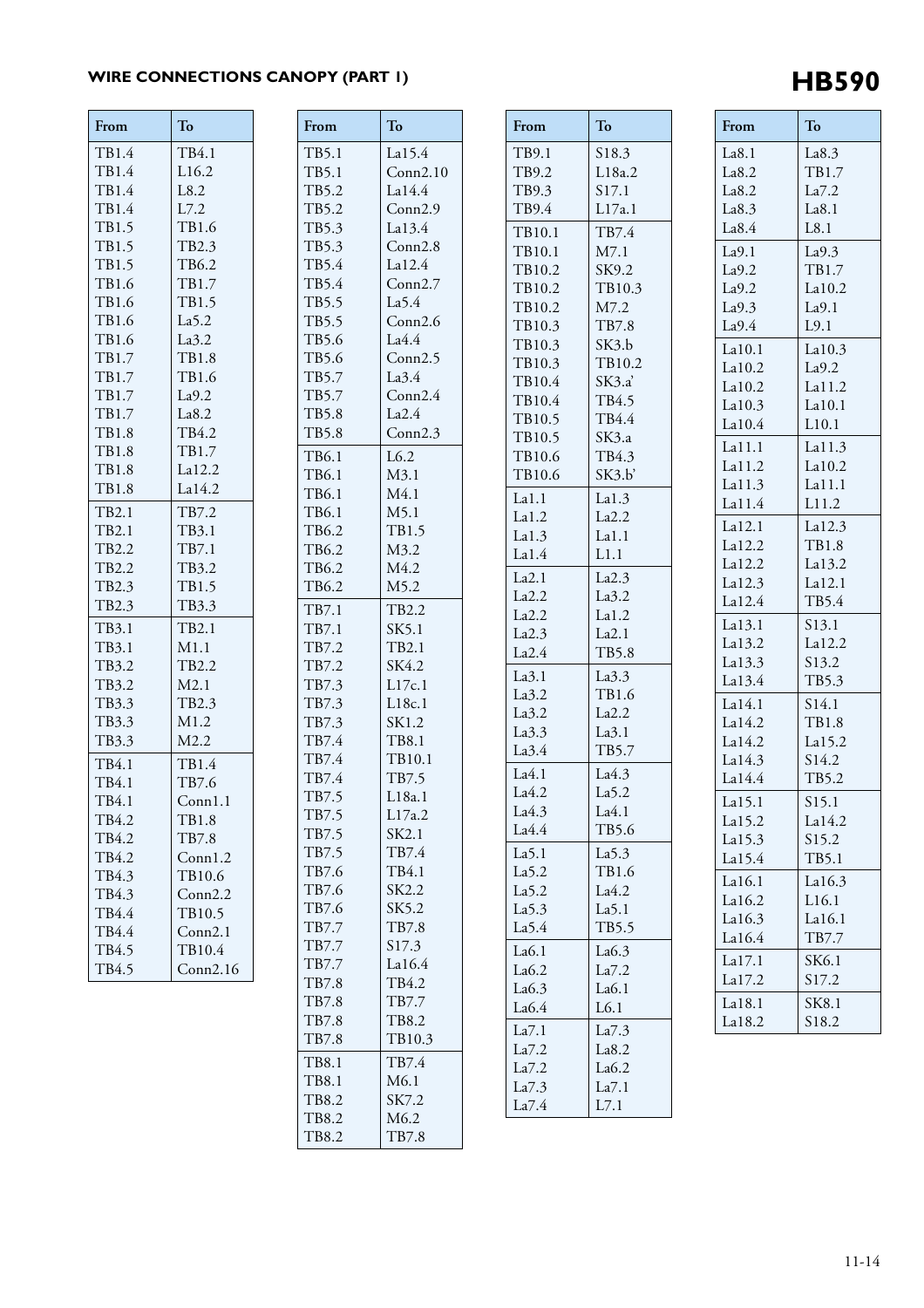# WIRE CONNECTIONS CANOPY (PART 2) **HB590**

| From               | To              | From              | To           |
|--------------------|-----------------|-------------------|--------------|
| Conn1.1            | TB4.1           | M1.1              | TB3.1        |
| Conn1.2            | TB4.2           | M1.2              | TB3.3        |
| Conn2.1            | TB4.4           | M2.1              | TB3.2        |
| Conn2.2            | TB4.3           | M2.2              | TB3.3        |
| Conn2.3            | TB5.8           | M3.1              | TB6.1        |
| Conn2.4            | TB5.7           | M3.2              | TB6.2        |
| Conn2.5            | TB5.6           | M4.1              | TB6.1        |
| Conn2.6            | TB5.5           | M4.2              | TB6.2        |
| Conn2.7<br>Conn2.8 | TB5.4<br>TB5.3  | M5.1              | TB6.1        |
| Conn2.9            | TB5.2           | M5.2              | TB6.2        |
| Conn2.10           | TB5.1           | M6.1              | TB8.1        |
| Conn2.16           | TB4.5           | M6.2              | TB8.2        |
| L1.1               | La1.4           | M7.1              | TB10.        |
| L1.2               | L16.2           | M7.2              | TB10.        |
| L1.2               | L10.2           | SK1.1             | SK2.1        |
| L6.1               | La6.4           | SK1.2             | TB7.3        |
| L6.2               | L7.2            | SK2.1             | TB7.5        |
| L6.2               | TB6.1           | SK2.1             | SK1.1        |
| L7.1               | La7.4           | SK2.2             | TB7.6        |
| L7.2               | TB1.4           | SK3.a             | TB10.        |
| L7.2               | L6.2            | SK3.a             | TB10.        |
| L8.1               | La8.4           | SK3.b             | TB10.        |
| L8.2               | TB1.4           | SK3.b'            | TB10.        |
| L8.2               | L9.2            | SK4.1             | SK5.1        |
| L9.1               | La9.4           | SK4.2             | TB7.2        |
| L9.2               | L8.2            | SK5.1             | TB7.1        |
| L9.2               | L11.1           | SK5.1             | SK4.1        |
| L <sub>10.1</sub>  | La10.4          | SK5.2             | TB7.6        |
| L10.2              | L1.2            | SK6.1             | La17.1       |
| L11.1              | L9.2            | SK6.2             | SK7.1        |
| L11.2              | La11.4          | SK7.1             | SK6.2        |
| L16.1              | La16.2          | SK7.2             | <b>TB8.2</b> |
| L16.2              | TB1.4           | SK8.1             | La18.1       |
| L16.2              | L1.2            | SK8.2             | SK9.1        |
| L17a.1             | TB9.4           | SK9.1             | SK8.2        |
| L17a.1             | L17b.1          | SK9.2             | TB10.        |
| L17a.2             | TB7.5           | S13.1             | La13.1       |
| L17a.2             | L17b.2          | S13.2             | La13.3       |
| L17b.1             | L17c.2          | S <sub>14.1</sub> | La14.1       |
| L17b.1<br>L17b.2   | L17a1           | S14.2             | La14.3       |
|                    | L17a.2          | S15.1             | La15.1       |
| L17c.1             | TB7.3           | S15.2             | La15.3       |
| L17c.2             | L17b.2          | S17.1             | TB9.3        |
| L18a.1             | TB7.5           | S17.2             | La17.2       |
| L18a.1<br>L18a.2   | L18b.1<br>TB9.2 | S17.3             | TB7.7        |
| L18a.2             | L18b.2          | S17.3             | S18.1        |
| L18b.1             | L18a.1          | S18.1             | S17.3        |
| L18b.2             | L18c.2          | S18.2             | La18.2       |
| L18b.2             | L18a.2          | S18.3             | TB9.1        |
| L18c.1             | TB7.3           |                   |              |
|                    |                 |                   |              |

L18c.2

L18b.2

| M1.2                                   | TB3.3             |
|----------------------------------------|-------------------|
| $\overline{12.1}$                      | TB3.2             |
| $\overline{12.2}$                      | TB3.3<br>TB6.1    |
| $\overline{43.1}$<br>$\overline{43.2}$ | TB6.2             |
| A4.1                                   | TB6.1             |
| A4.2                                   | TB6.2             |
| $\overline{45.1}$                      | TB6.1             |
| $M$ 5.2<br>A6.1                        | TB6.2<br>TB8.1    |
| M6.2                                   | TB8.2             |
| $\overline{47.1}$                      | TB10.1            |
| M7.2                                   | TB10.2            |
| K1.1                                   | SK2.1             |
| 6K1.2                                  | TB7.3             |
| K2.1<br>K2.1                           | TB7.5<br>SK1.1    |
| K2.2                                   | TB7.6             |
| K3.a                                   | TB10.5            |
| 5K3.a                                  | TB10.4            |
| SK3.b<br>K3.b'                         | TB10.3<br>TB10.6  |
| SK4.1                                  | SK5.1             |
| SK4.2                                  | TB7.2             |
| K5.1                                   | TB7.1             |
| K5.1                                   | SK4.1             |
| K5.2                                   | TB7.6             |
| K6.1<br>K6.2                           | La17.1<br>SK7.1   |
| K7.1                                   | SK6.2             |
| K7.2                                   | TB8.2             |
| SK8.1                                  | La18.1            |
| K8.2                                   | SK9.1             |
| K9.1<br>K9.2                           | SK8.2<br>TB10.2   |
| 513.1                                  | La13.1            |
| 313.2                                  | La13.3            |
| 514.1                                  | La14.1            |
| 514.2                                  | La14.3            |
| 515.1                                  | La15.1            |
| 515.2<br>517.1                         | La15.3<br>TB9.3   |
| 517.2                                  | La17.2            |
| 517.3                                  | TB7.7             |
| 517.3                                  | S <sub>18.1</sub> |
| 518.1                                  | S17.3             |
| 518.2<br>518.3                         | La18.2<br>TB9.1   |
|                                        |                   |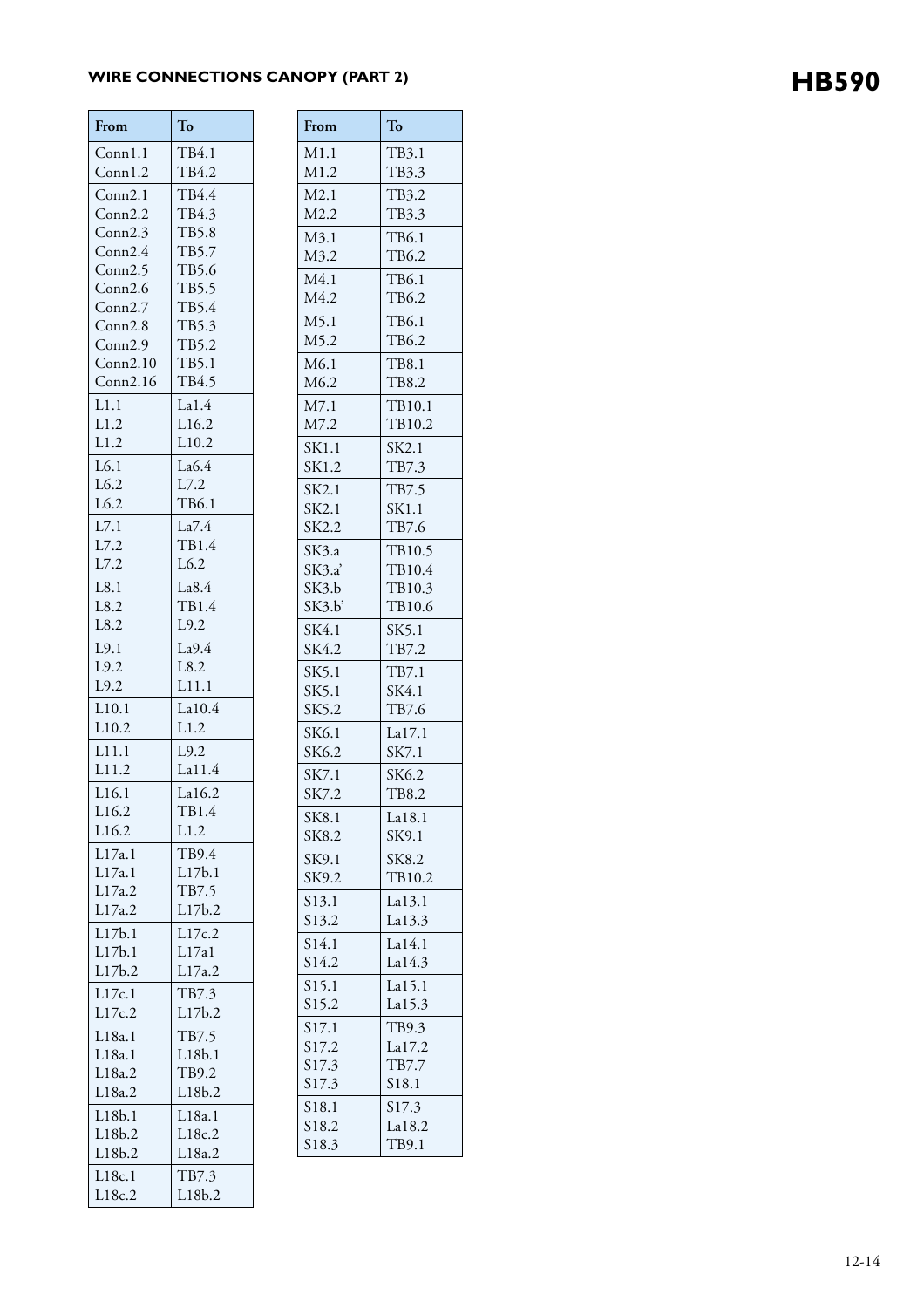